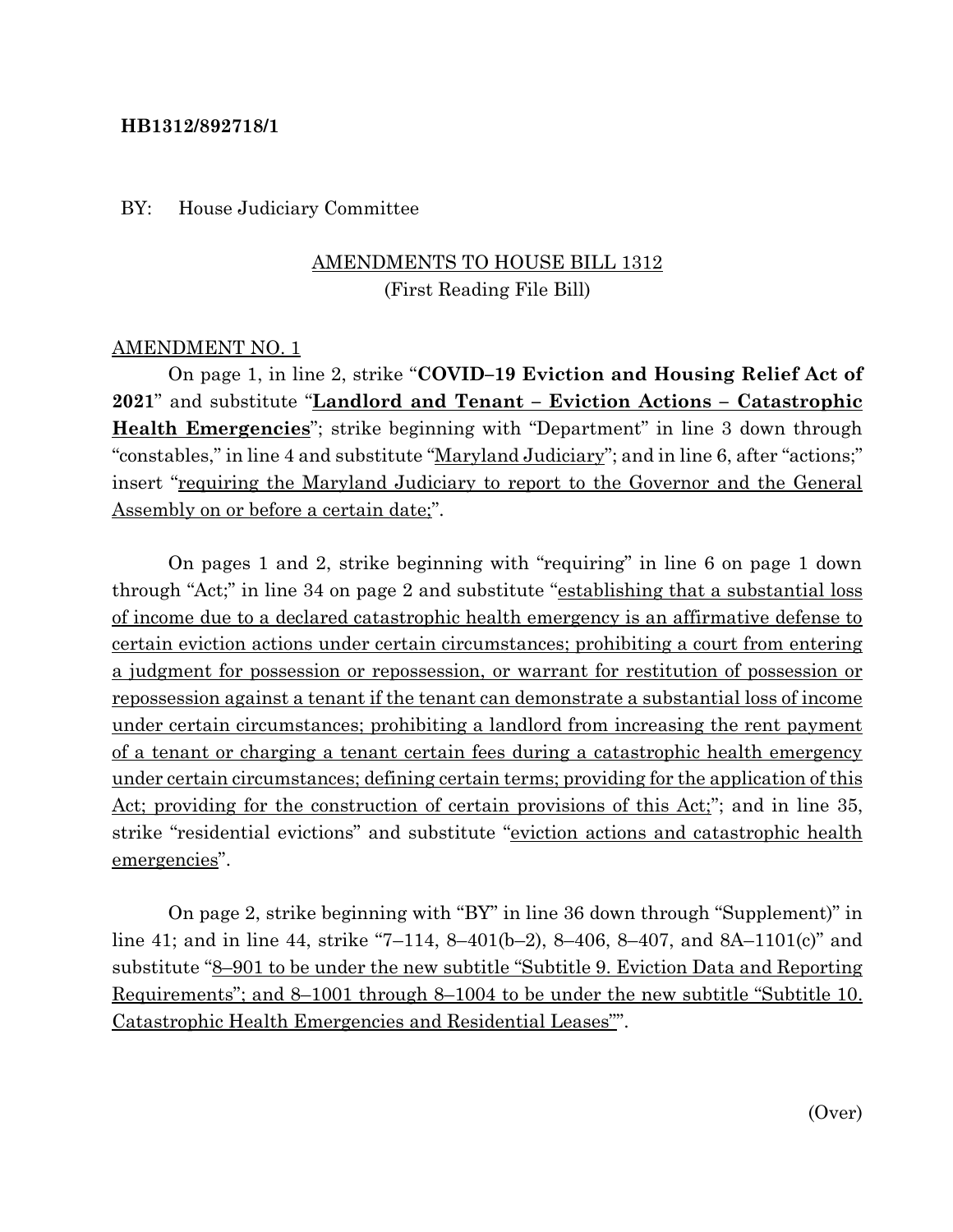### **HB1312/892718/1 House Judiciary Committee Amendments to HB 1312 Page 2 of 6**

On page 3, strike in their entirety lines 2 through 6, inclusive.

#### AMENDMENT NO. 2

On page 3, in line 9, strike "**Article – Housing and Community Development**" and substitute "**Article – Real Property**"; after line 9, insert:

### "**SUBTITLE 9. EVICTION DATA AND REPORTING REQUIREMENTS.**";

in line 10, strike "**2–302.**" and substitute "**8–901.**"; in line 15, strike "**THE REAL PROPERTY ARTICLE**" and substitute "**THIS ARTICLE**"; in line 16, after "**PREMISES**" insert "**IN BALTIMORE CITY AND IN EACH COUNTY OF THE STATE**"; strike beginning with "**DEPARTMENT**" in line 20 down through "**PROPERTY,**" in line 23 and substitute "**MARYLAND JUDICIARY**"; in line 24, after "**PUBLISH**" insert "**THE EVICTION DATA EVERY 2 WEEKS**"; in the same line, strike "**DEPARTMENT'S**" and substitute "**MARYLAND JUDICIARY'S**"; in the same line, strike "**, EVICTION DATA**"; in line 25, strike "**DEPARTMENT**" and substitute "**MARYLAND JUDICIARY**"; and strike beginning with the colon in line 25 on page 3 down through "**WEBSITE**" in line 30 and substitute "**REPORT TO THE GOVERNOR AND, IN ACCORDANCE WITH § 2-1257 OF THE STATE GOVERNMENT ARTICLE, THE GENERAL ASSEMBLY ON THE EVICTION DATA ON OR BEFORE AUGUST 31 EACH YEAR WITH THE FIRST REPORT DUE ON OR BEFORE AUGUST 31, 2022**".

AMENDMENT NO. 3

On page 4, after line 5, insert:

## "**SUBTITLE 10. CATASTROPHIC HEALTH EMERGENCIES AND RESIDENTIAL LEASES.**

**8–1001.**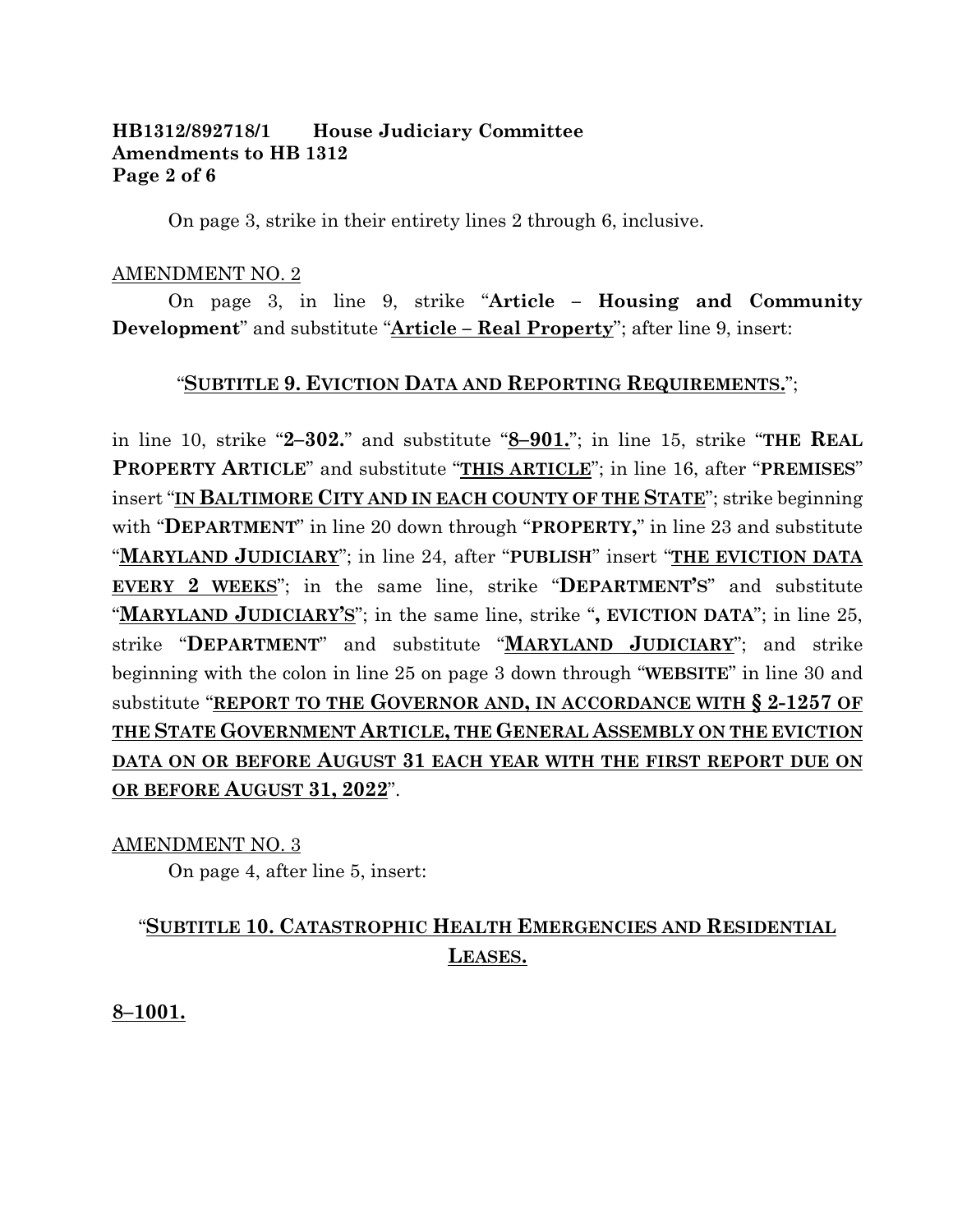**HB1312/892718/1 House Judiciary Committee Amendments to HB 1312 Page 3 of 6**

**(A) IN THIS SUBTITLE THE FOLLOWING WORDS HAVE THE MEANINGS INDICATED.**

**(B) "CATASTROPHIC HEALTH EMERGENCY" HAS THE MEANING STATED IN §14–3A–01 OF THE PUBLIC SAFETY ARTICLE.**

**(C) "EVICT" MEANS TO TAKE ANY ACTION, JUDICIAL OR NONJUDICIAL, TO INITIATE, MAINTAIN, OR ENFORCE THE REMOVAL OF A TENANT FROM RESIDENTIAL PROPERTY.**

**(D) "SUBSTANTIAL LOSS OF INCOME" MEANS A SUBSTANTIAL LOSS OF INCOME RESULTING FROM A CATASTROPHIC HEALTH EMERGENCY PROCLAMATION, INCLUDING A SUBSTANTIAL LOSS OF INCOME DUE TO JOB LOSS, REDUCTION IN COMPENSATED HOURS OF WORK, CLOSURE OF PLACE OF EMPLOYMENT, OR THE NEED TO MISS WORK TO CARE FOR A HOME–BOUND, SCHOOL–AGE CHILD.**

**(E) "TENANT" INCLUDES ANY INDIVIDUAL OCCUPYING LAND OR PROPERTY RENTED FROM A LANDLORD.**

**8–1002.**

**THIS SUBTITLE APPLIES ONLY TO RESIDENTIAL LEASES.**

**8–1003.**

# **(A) (1) A TENANT MAY RAISE A SUBSTANTIAL LOSS OF INCOME AS AN AFFIRMATIVE DEFENSE IN AN EVICTION PROCEEDING DURING A CATASTROPHIC HEALTH EMERGENCY.**

(Over)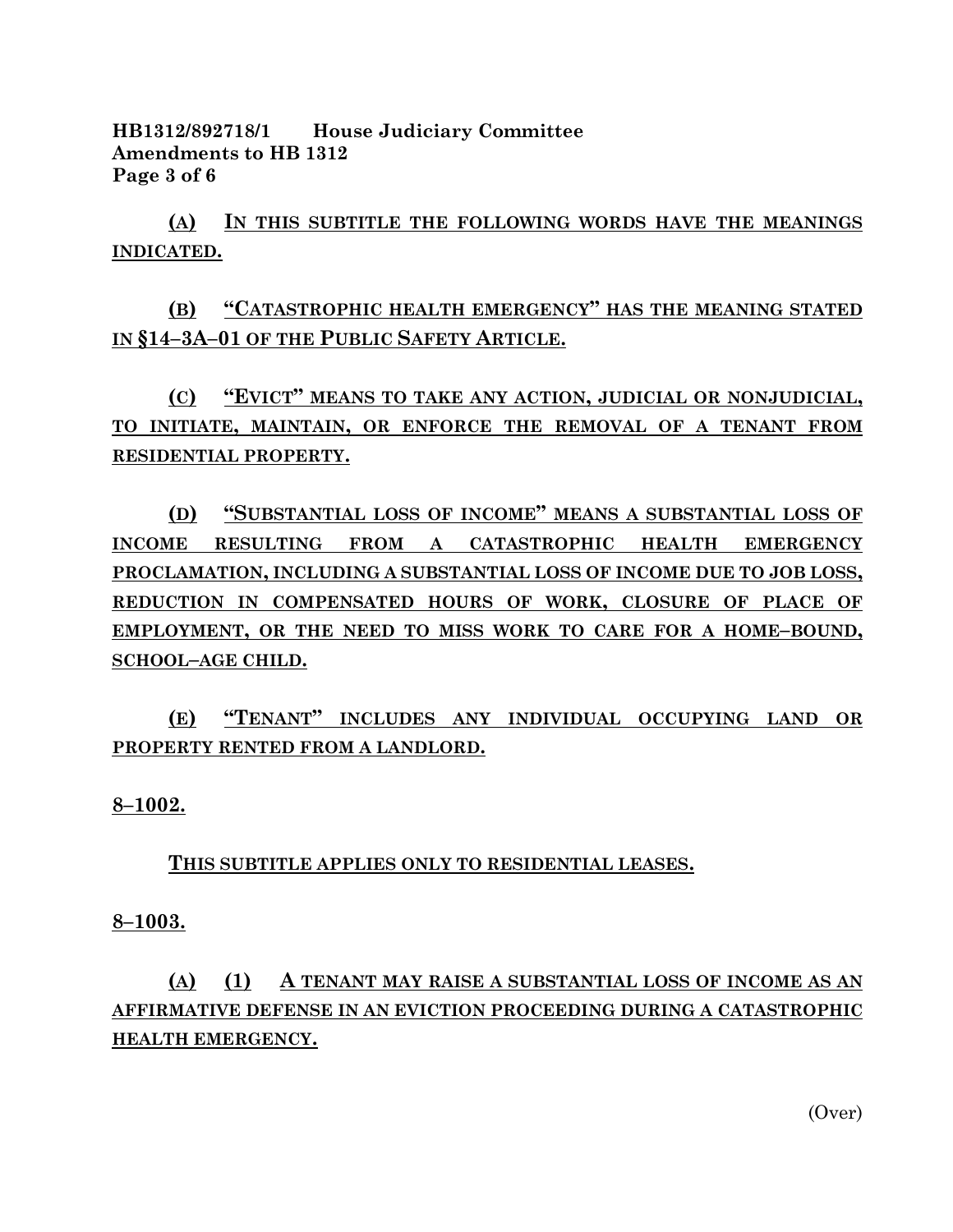**HB1312/892718/1 House Judiciary Committee Amendments to HB 1312 Page 4 of 6**

**(2) IF THE CATASTROPHIC HEALTH EMERGENCY HAS BEEN DECLARED FOR 60–179 CONSECUTIVE DAYS, THE TENANT MAY RAISE A SUBSTANTIAL LOSS OF INCOME AS AN AFFIRMATIVE DEFENSE IN AN EVICTION PROCEEDING FOR UP TO 3 MONTHS FOLLOWING THE CATASTROPHIC HEALTH EMERGENCY.**

**(3) IF THE CATASTROPHIC HEALTH EMERGENCY HAS BEEN DECLARED FOR 180 CONSECUTIVE DAYS OR LONGER, THE TENANT MAY RAISE A SUBSTANTIAL LOSS OF INCOME AS AN AFFIRMATIVE DEFENSE IN AN EVICTION PROCEEDING FOR UP TO 6 MONTHS FOLLOWING THE CATASTROPHIC HEALTH EMERGENCY.**

**(B) NOTWITHSTANDING § 8–401 OF THIS TITLE, A COURT MAY NOT ISSUE ANY JUDGMENT FOR POSSESSION OR REPOSSESSION, OR WARRANT FOR RESTITUTION OF POSSESSION OR REPOSSESSION OF RESIDENTIAL PROPERTY, IF A TENANT CAN DEMONSTRATE TO THE COURT, THROUGH DOCUMENTATION OR OTHER OBJECTIVELY VERIFIABLE MEANS, THAT:**

**(1) THE TENANT HAS SUFFERED A SUBSTANTIAL LOSS OF INCOME; AND**

**(2) DUE TO THE SUBSTANTIAL LOSS OF INCOME, THE TENANT IS UNABLE TO PAY RENT OR UTILITY FEES OR WILL BE HOMELESS IF THE TENANT IS EVICTED.**

**(C) NOTWITHSTANDING § 8–402.1 OF THIS TITLE, A COURT MAY NOT ISSUE ANY JUDGMENT FOR POSSESSION OR REPOSSESSION, OR WARRANT FOR RESTITUTION OF POSSESSION OR REPOSSESSION OF RESIDENTIAL PROPERTY, IF**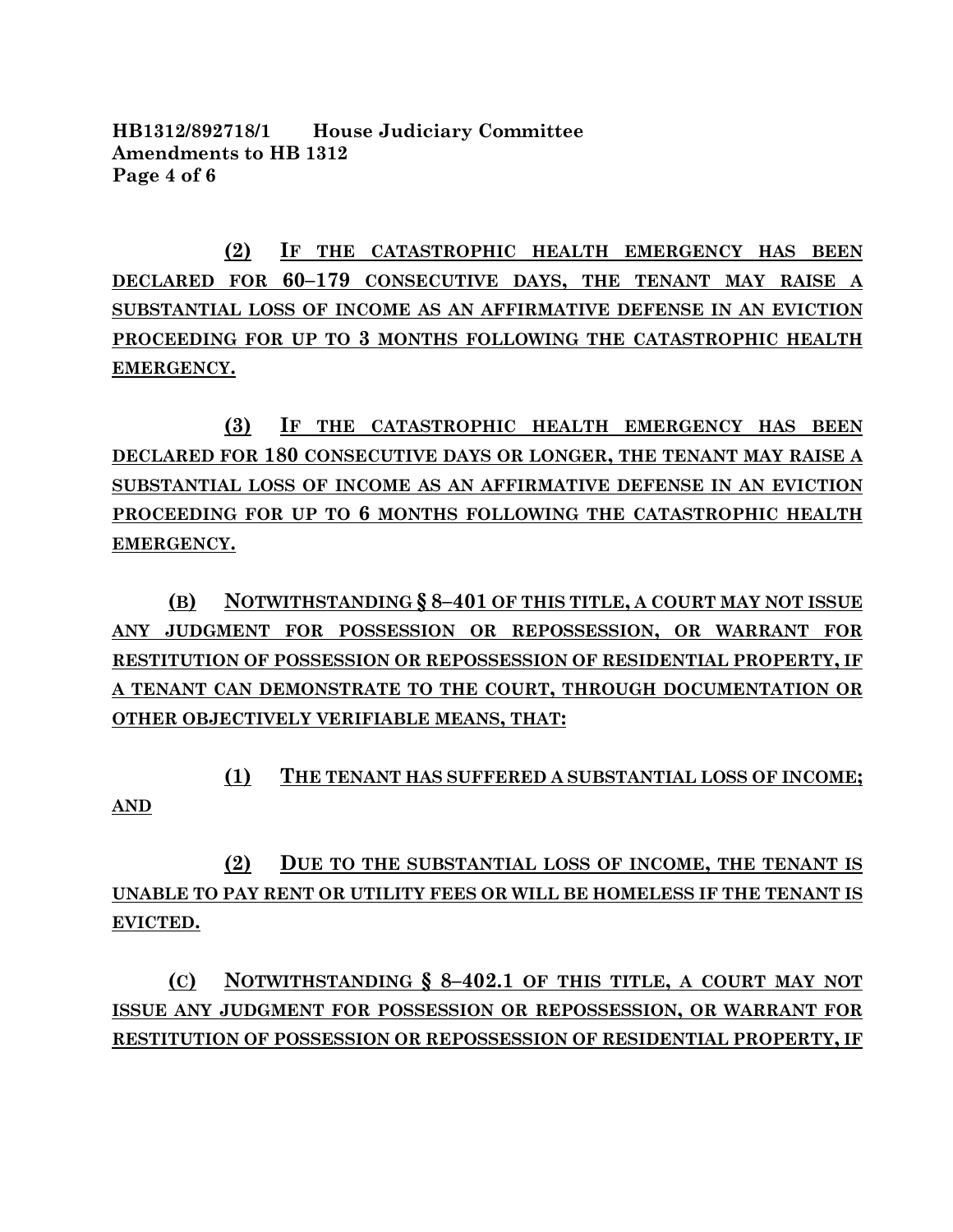**HB1312/892718/1 House Judiciary Committee Amendments to HB 1312 Page 5 of 6**

**THE TENANT CAN DEMONSTRATE TO THE COURT, THROUGH DOCUMENTATION OR OTHER OBJECTIVELY VERIFIABLE MEANS, THAT:**

**(1) THE TENANT HAS SUFFERED A SUBSTANTIAL LOSS OF INCOME; AND** 

**(2) THE ALLEGED BREACH OF LEASE WAS CAUSED BY OR RELATED TO THE TENANT'S SUBSTANTIAL LOSS OF INCOME.**

**(D) THIS SECTION MAY NOT BE CONSTRUED TO:**

**(1) INTERFERE WITH OR HAVE ANY EFFECT ON THE PROVISIONS OF §§ 8–401 AND 8–402.1 OF THIS TITLE, EXCEPT AS SPECIFICALLY PROVIDED IN THIS SECTION; OR**

**(2) RELIEVE ANY PERSON OF ANY OBLIGATION TO MAKE PAYMENTS OR TO COMPLY WITH ANY OTHER OBLIGATION THAT THE PERSON MAY HAVE UNDER A LEASE.**

**8–1004.**

**DURING A CATASTROPHIC HEALTH EMERGENCY, A LANDLORD MAY NOT:**

**(1) INCREASE THE RENT PAYMENT OF A TENANT; OR** 

**(2) CHARGE A TENANT A FINE OR FEE FOR THE NONPAYMENT OR LATE PAYMENT OF RENT, INCLUDING LATE FEES, ADMINISTRATIVE FEES RELATED TO RENT, COLLECTION FEES, COURT COSTS NOT AWARDED BY A COURT, OR LIQUIDATED OR OTHER DAMAGES FOR NONPAYMENT OR LATE PAYMENT OF RENT.**".

(Over)